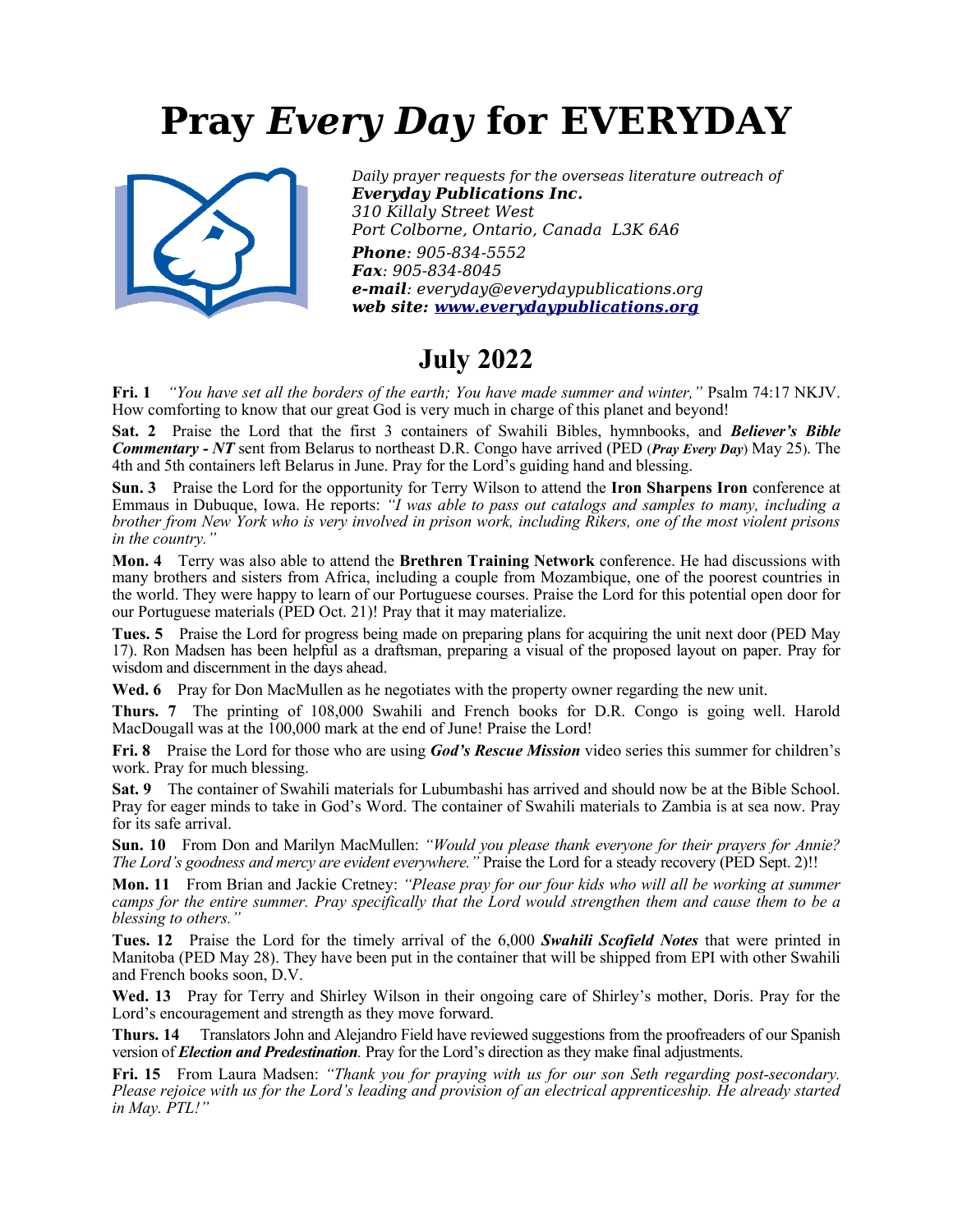### **July 2022**

**Sat. 16** Pray for Dwana Bondt and the girls as they seek to enjoy the summer. Pray for opportunities to grow and develop physically and spiritually.

**Sun. 17** Praise the Lord for the way He is using *Dive In* by Nate Bramsen to teach young people far and wide how to study the Bible for themselves. A young man from Singapore is leading a small group, using this booklet as a guide. He writes: *"Thank you for DIVE IN. It makes Bible Study accessible. You don't have to be a preacher or whatever to lead others into the Word of God."*

**Mon. 18** Praise the Lord for Ron and Laura Madsen's contact with *Rural Life Missions*, which works in Northern Ontario. EPI has sent sample courses and catalogues. Pray for the Lord's leading.

**Tues. 19** From Eunice Free: *"Thank the Lord for help given in the formatting of a pilot version of Year 2 of our School Ministries material. This program is set to be beta tested this fall."*

**Wed. 20** Pray that the distribution of the 100,000 Swahili *Gospels of John* by the Congo Christians will be used of God to reach many lost souls (PED Nov. 26).

**Thurs. 21** Pray for a technician who was witnessed to and is now retiring — pray that the seed sown would bear fruit.

**Fri. 22** Praise the Lord for the enthusiastic attitudes of our volunteers, Hilda Parkinson, Larry and Janice Montean, and Marlene Gunning, and for all the valuable work they accomplish!

**Sat. 23** Pray for steady progress for Sara Townsend in doing the final proofreading of two Spanish titles and in reviewing and copy editing the Portuguese translation of *Kingdom Divided*.

**Sun. 24** Praise the Lord for 4 pallets of books finally on the way to Tom and Lois Wheeler in Nigeria! It has been ready to go for over a year (PED Sept. 23). Give thanks!

**Mon. 25** Praise the Lord for reopening the door for shipping books via M-Bag service to Australia and New Zealand. This is a wonderful answer to prayer (PED May 7, Jan. 11)!

**Tues. 26** Pray for wisdom for Harold as he makes adjustments for machinery and space in preparation for moving into the new unit.

Wed. 27 Please continue to pray for the Lord's open doors for greater use of our Portuguese Bible study materials.

**Thurs. 28** Praise the Lord for the possible beginning of a team of French translators from an assembly in Quebec for Peter Kerr's book *Election and Predestination*. Pray for the start of this work.

**Fri. 29** In June we had parcels returned from the M-Bag service. Pray for the problem to be resolved and our books to make it through to their destinations.

**Sat. 30** At the *Brethren Training Network* conference, Terry had opportunity to speak to some about translation work, including to brothers from Jordan (Arabic), Ethiopia (Amharic), Pakistan (Urdu), and India (Hindi and Malayalam). Pray for him as he follows up these leads.

**Sun. 31** Praise the Lord for the encouraging time of fellowship at the EPI Volunteer Dinner held at the end of April. There were 29 of the EPI family able to be present, and Terry joined us via Zoom to give a devotional! We were able to honor Tom Parkinson for his many years of service.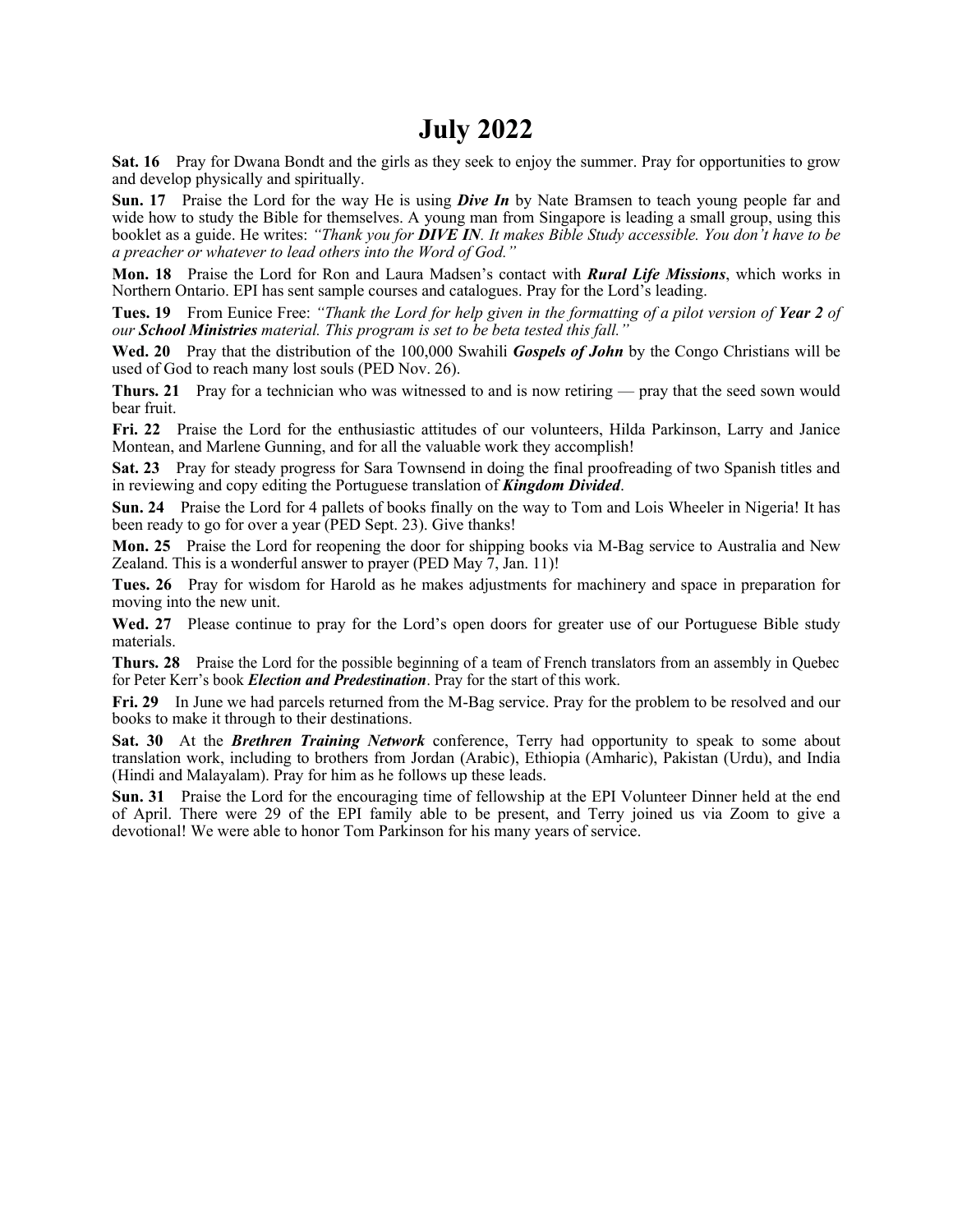# **Pray** *Every Day* **for EVERYDAY**



*Daily prayer requests for the overseas literature outreach of Everyday Publications Inc. 310 Killaly Street West Port Colborne, Ontario, Canada L3K 6A6 Phone: 905-834-5552*

*Fax: 905-834-8045 e-mail: everyday@everydaypublications.org web site: [www.everydaypublications.org](http://www.everydaypublications.org/)*

#### **August 2022**

**Mon. 1** *"Will their unbelief make the faithfulness of God without effect? Certainly not! Indeed, let God be true but every man a liar,"* Romans 3:3,4 NKJV. The unbelief of the world does not affect our God's faithfulness to us! Praise Him!

**Tues. 2** We are grateful to welcome Mark DeJager as our newest director. Thank the Lord for him and for our other directors: Mark Hillis, Don MacMullen, Brendan McIntyre, Rex Trogdon, and Robert Watt. Pray for continued harmony and wisdom as they press on!

**Wed. 3** From Brian Cretney: *"Please pray as Year 2 of School Ministries curriculum project is being finalized. It is called Co-Mission Possible. It examines the life and mission of Jesus as seen in John's Gospel and the Co-mission He has given His followers to work with Him in bringing the gospel to others. Pray that the pilot program in the fall will see many children come to know Christ through salvation."*

**Thurs. 4** Praise the Lord for a recent contact with **ZAM** (**Zentral Afrika Mission**). They distribute 1,000,000 **Emmaus** courses a year, mostly in Africa. Praise the Lord that they have been using some EPI courses and are very enthusiastic about them! Pray that this will lead to a wider use of EPI books.

**Fri. 5** Praise the Lord for His provision through the many encouraging gifts that He prompts our brothers and sisters to send. It is marvelous in our eyes!

**Sat. 6** Pray for the Lord's blessing for Barbara MacDougall as she collects and organizes items for prayer and praise for the September-October issue of *Pray Every Day*. Join us in giving heartfelt thanks for all who uphold us before the throne of grace.

**Sun. 7** *"Jesus is our strength, and what we cannot do or bear, He can both do and bear in us"* ~ Hudson Taylor.

**Mon. 8** Praise the Lord for this encouragement from an EPI contact: *"Many of your books have been a great help and encouragement…The Lord is really using your ministry to share His Word to all who need to hear about the Gospel."*

**Tues. 9** Pray for Noel Bondt as he soldiers on in the face of chronic pain and the heat of the summer. Pray for the Lord to give daily strength and encouragement.

Wed. 10 From time to time we receive orders for single copies of many titles from missionaries who, presumably, wish to evaluate their usefulness for their particular field of service. Pray that these may result in many larger orders, producing enlarged blessing for those to whom they minister.

**Thurs. 11** Sara would value prayer for much wisdom in pacing herself in view of limited stamina. Join her in thanking the Lord for general good health except for decreasing energy.

**Fri. 12** Pray for encouragement and strength for Margarida Cerqueira as she continues translating *The Lover and the Preacher* into Portuguese.

**Sat. 13** Praise the Lord for 4,006 Spanish books sent without charge to missionaries in Puerto Rico, Colombia, Uruguay, Mexico, and Panama in the first 10 months of our fiscal year. Test booklets were also sent for many of these. Pray for abundant blessing!

**Sun. 14** From **New Life Prison Ministries**: *"Our chaplains are starting to get busy again so the demand for books is increasing."* Praise the Lord for more books going into the prisons. Pray for lives to be impacted!

**Mon. 15** Pray that all the EPI prayer partners would know, as from the Lord, the immense value of interceding on His behalf for the work at EPI.